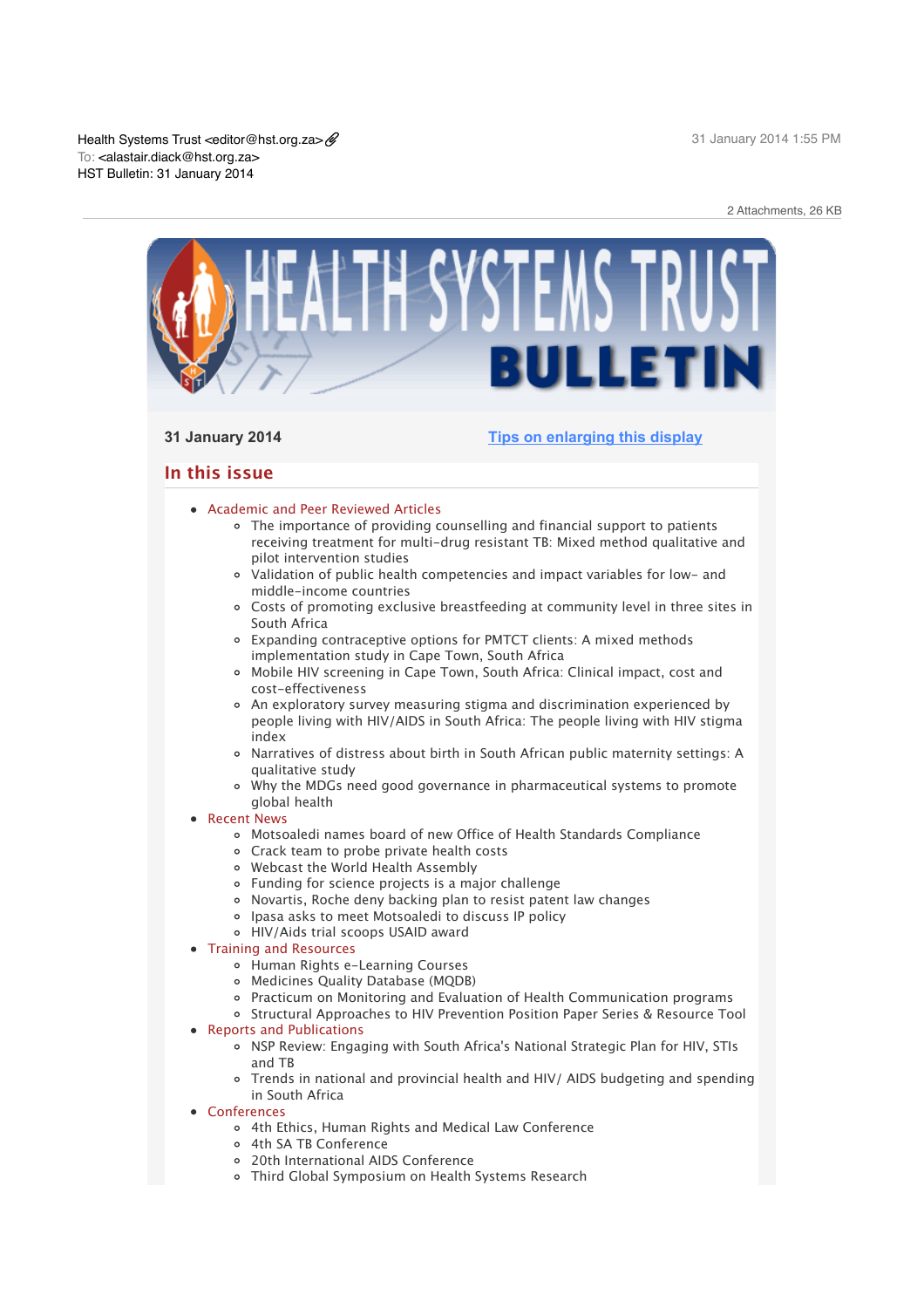# • [Job Opportunities](x-msg://327/#jobs)

- [Health Systems Trust](x-msg://327/#J_1)
	- Iunior Accounts Assistant
	- **[Quality Assurance Mentors](x-msg://327/#J_3)**
	- **[NIMART Mentors](x-msg://327/#J_5)**
	- **[Facility Mentors](x-msg://327/#J_6)**
	- **[District Monitoring and Evaluation Mentors](x-msg://327/#J_7)**
	- **[District Leadership Mentors](x-msg://327/#J_8)**
	- **[Clinical Mentors](x-msg://327/#J_9)**
	- **[Researcher/ Programme Evaluator](x-msg://327/#J_10)**
	- **[Senior Researcher](x-msg://327/#J_11)**
	- **[Provincial Epidemiologist](x-msg://327/#J_4)**

# **Academic and Peer Reviewed Articles**

# **The importance of providing counselling and financial support to patients receiving treatment for multi-drug resistant TB: Mixed method qualitative and pilot intervention studies**

*Sushil C Baral, Yeshoda Aryal, Rekha Bhattrai, Rebecca King and James N Newell. BMC Public Health 2014. Published: 17 January 2014.*

The purpose of the study was (a) to identify and document the problems experienced by people receiving care for MDR-TB, and how they cope when support is not provided, to inform development of strategies; (b) to estimate the effectiveness of two resultant strategies, counselling alone, and joint counselling and financial support, of increasing DOTS-plus treatment success under routine programme conditions... [Read More »](http://bulletin.hst.org.za//lt.php?id=K09QAVZVUAcPSlNTAkUEAFdT)

Source: [http://www.biomedcentral.com/1471-2458/14/46/abstract](http://bulletin.hst.org.za//lt.php?id=K09QAVZVUAcPSlNTAkUEAFdT)[Accessed: 31 January 2014]

# **[back to top](x-msg://327/#top)**

#### **Validation of public health competencies and impact variables for low- and middle-income countries**

*Prisca A Zwanikken, Lucy Alexander, Nguyen Thanh Huong, Xu Qian, Laura Magana Valladares, Nazar A Mohamed, Xiao Hua Ying, Maria Cecilia Robledo, Le Cuu Linh, Marwa SE Wadidi, Hanan Tahir, Sunisha Neupane and Albert Scherpbier. BMC Public Health 2014. Published: 20 January 2014.*

Although processes for validating public health competencies have taken place in recent years in many highincome countries, validation in LMICs is needed..[. Read More »](http://bulletin.hst.org.za//lt.php?id=K09QAVZVUAcOSlNTAkUEAFdT)

Source: [http://www.biomedcentral.com/1471-2458/14/55/abstract](http://bulletin.hst.org.za//lt.php?id=K09QAVZVUAcOSlNTAkUEAFdT)[Accessed: 31 January 2014]

# **[back to top](x-msg://327/#top)**

#### **Costs of promoting exclusive breastfeeding at community level in three sites in South Africa**

*Lungiswa Leonora Nkonki, Emmanuelle Daviaud, Debra Jackson, Lumbwe Chola, Tanya Doherty, Mickey Chopra, Bjarne Robberstad, for the Promise-EBF Study Group. PLoS ONE 9(1): e79784. Published: 10 January 2014.*

Community-based peer support has been shown to be effective in improving exclusive breastfeeding rates in a variety of settings... [Read More »](http://bulletin.hst.org.za//lt.php?id=K09QAVZVUAQHSlNTAkUEAFdT)

Source: [http://www.plosone.org/article/info%3Adoi%2F10.1371%2Fjournal.pone.0079784](http://bulletin.hst.org.za//lt.php?id=K09QAVZVUAQHSlNTAkUEAFdT) [Accessed: 31 January 2014]

#### **[back to top](x-msg://327/#top)**

# **Expanding contraceptive options for PMTCT clients: A mixed methods implementation study in Cape Town, South Africa**

*Theresa Hoke, Jane Harries, Sarah Crede, Mackenzie Green, Deborah Constant, Tricia Petruney and Jennifer Moodley. Reproductive Health 2014. Published: 10 January 2014.*

Clients of prevention of mother-to-child transmission (PMTCT) services in South Africa who use contraception following childbirth rely primarily on short-acting methods like condoms, pills, and injectables, even when they desire no future pregnancies. Evidence is needed on strategies for expanding contraceptive options for postpartum PMTCT clients to include long-acting and permanent methods..[. Read More »](http://bulletin.hst.org.za//lt.php?id=K09QAVZVUAQGSlNTAkUEAFdT)

Source: [http://www.reproductive-health-journal.com/content/11/1/3\[](http://bulletin.hst.org.za//lt.php?id=K09QAVZVUAQGSlNTAkUEAFdT)Accessed: 31 January 2014]

# **[back to top](x-msg://327/#top)**

**Mobile HIV screening in Cape Town, South Africa: Clinical impact, cost and cost-effectiveness** *Bassett IV, Govindasamy D, Erlwanger AS, Hyle EP, Kranzer K, van Schaik N, Noubary F, Paltiel AD, Wood R, Walensky RP, Losina E, Bekker LG, Freedberg KA. PLoS ONE 9(1):e85197. Published: 22 January 2014.*

Mobile HIV screening may facilitate early HIV diagnosis. Our objective was to examine the cost-effectiveness of [adding a mobile screening unit to current medical facility-based HIV testing in Cape Town, South Africa... Read](http://bulletin.hst.org.za//lt.php?id=K09QAVZVUAQFSlNTAkUEAFdT) More »

Source: [http://www.plosone.org/article/info%3Adoi%2F10.1371%2Fjournal.pone.0085197](http://bulletin.hst.org.za//lt.php?id=K09QAVZVUAQFSlNTAkUEAFdT)[Accessed: 31 January 2014]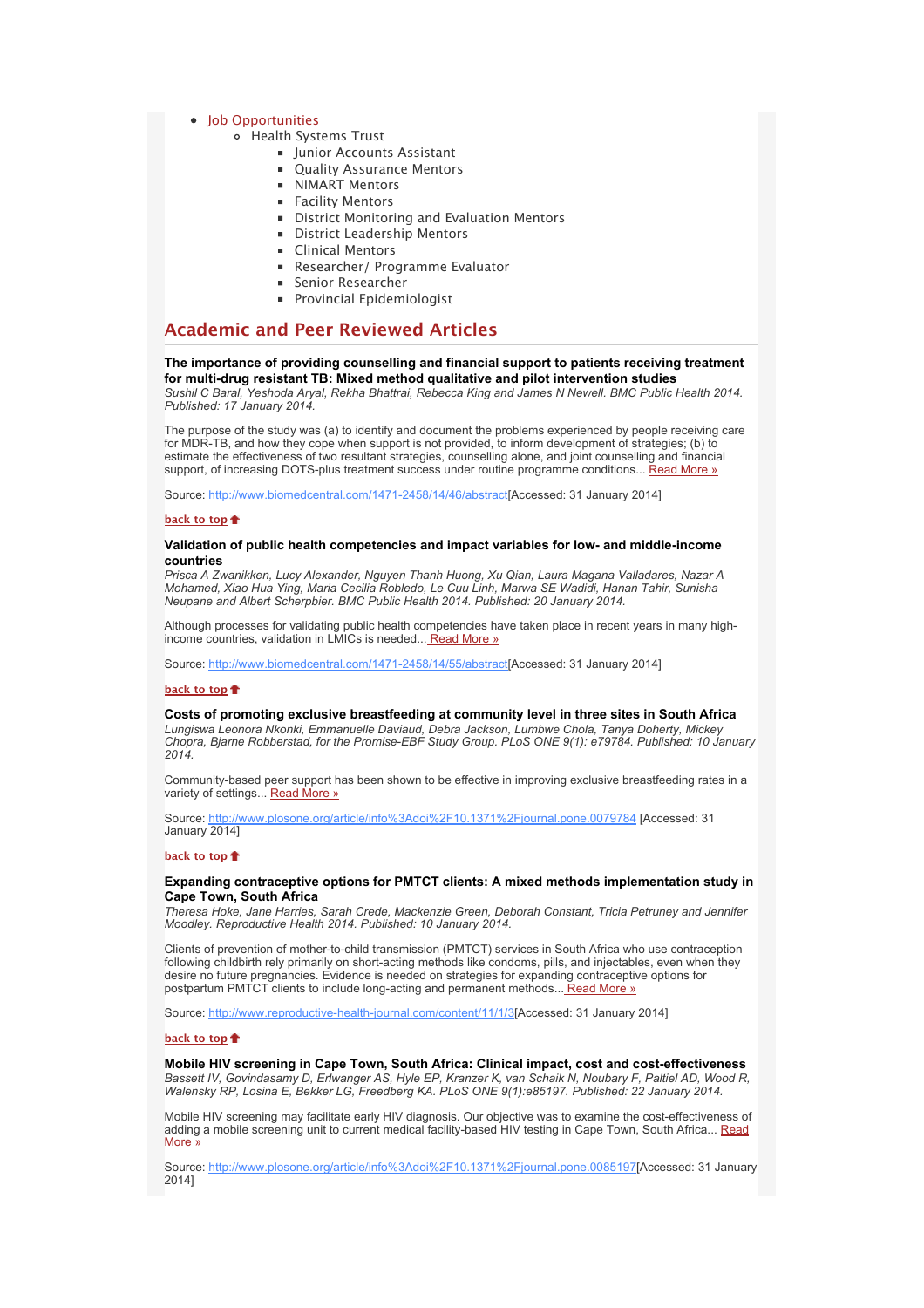#### **[back to top](x-msg://327/#top)**

**An exploratory survey measuring stigma and discrimination experienced by people living with HIV/AIDS in South Africa: The people living with HIV stigma index**

*Monika ML dos Santos, Pieter Kruger, Shaun E Mellors, Gustaaf Wolvaardt and Elna van der Ryst. BMC Public Health 2014. Published: 27 January 2014.*

The study aimed to assess current and emerging HIV/AIDS stigma and discrimination trends in South Africa as experienced by people living with HIV/AIDS (PLHIV)... [Read More »](http://bulletin.hst.org.za//lt.php?id=K09QAVZVUAQESlNTAkUEAFdT)

Source: [http://www.biomedcentral.com/1471-2458/14/80/abstract](http://bulletin.hst.org.za//lt.php?id=K09QAVZVUAQESlNTAkUEAFdT)[Accessed: 31 January 2014]

#### **[back to top](x-msg://327/#top)**

**Narratives of distress about birth in South African public maternity settings: A qualitative study** *Rachelle J. Chadwick MA PhD, Affiliations Corresponding author. Diane Cooper PhD, Jane Harries PhD Midwifery. Published: 22 January 2014.*

The study explores the factors associated with negative birth experiences in South African public maternity settings from the perspective of women's birth narratives... [Read More »](http://bulletin.hst.org.za//lt.php?id=K09QAVZVUAQDSlNTAkUEAFdT)

Source: [http://www.midwiferyjournal.com/article/S0266-6138\(13\)00361-6/abstract\[](http://bulletin.hst.org.za//lt.php?id=K09QAVZVUAQDSlNTAkUEAFdT)Accessed: 31 January 2014]

#### **[back to top](x-msg://327/#top)**

**Why the MDGs need good governance in pharmaceutical systems to promote global health** *Jillian Clare Kohler, Tim Ken Mackey and Natalia Ovtcharenko. BMC Public Health 2014. Published: 21 January 2014.*

Corruption in the health sector can hurt health outcomes. Improving good governance can in turn help prevent health-related corruption. We understand good governance as having the following characteristics: it is consensus-oriented, accountable, transparent, responsive, equitable and inclusive, effective and efficient, follows the rule of law, is participatory and should in theory be less vulnerable to corruption...[Read More »](http://bulletin.hst.org.za//lt.php?id=K09QAVZVUAQBSlNTAkUEAFdT)

Source: [http://www.biomedcentral.com/1471-2458/14/63/abstract](http://bulletin.hst.org.za//lt.php?id=K09QAVZVUAQBSlNTAkUEAFdT)[Accessed: 31 January 2014]

### **[back to top](x-msg://327/#top)**

# **Recent News**

# **Motsoaledi names board of new Office of Health Standards Compliance**

*BDLive. Published: 30 January 2014.*

Health Minister Aaron Motsoaledi on Wednesday unveiled the board of the newly established Office of Health Standards Compliance, a statutory body created through the amendment of the National Health Act to monitor compliance with norms and standards for healthcare delivery..[.Read More »](http://bulletin.hst.org.za//lt.php?id=K09QAVZVUAQASlNTAkUEAFdT)

[Source: http://www.bdlive.co.za/national/health/2014/01/30/motsoaledi-names-board-of-new-office-of-health](http://bulletin.hst.org.za//lt.php?id=K09QAVZVUAQPSlNTAkUEAFdT)standards-compliance[Accessed: 31 January 2014]

### **[back to top](x-msg://327/#top)**

# **Crack team to probe private health costs**

*Mail & Guardian. Published: 31 January 2014.*

Practitioners in the private healthcare industry have welcomed the Competition Commission panel members who will lead the inquiry into the sector... [Read More »](http://bulletin.hst.org.za//lt.php?id=K09QAVZVUAQOSlNTAkUEAFdT)

Source: [http://mg.co.za/article/2014-01-30-crack-team-to-probe-private-health-costs\[](http://bulletin.hst.org.za//lt.php?id=K09QAVZVUAQOSlNTAkUEAFdT)Accessed: 31 January 2014]

# **[back to top](x-msg://327/#top)**

#### **Webcast the World Health Assembly**

*The Lancet. Published: 11 January 2014.*

Once a year, delegates of WHO member states gather in Geneva for the World Health Assembly (WHA) to establish WHO's priorities and programmes for the coming year... Read More »

Source: [http://www.thelancet.com/journals/lancet/article/PIIS0140-6736\(14\)60023-4/fulltext\[](http://bulletin.hst.org.za//lt.php?id=K09QAVZVUAUGSlNTAkUEAFdT)Accessed: 31 January 2014]

#### **[back to top](x-msg://327/#top)**

**Funding for science projects is a major challenge**

*SABC. Published: 27 January 2014.*

The Science and Technology Department says funding breakthrough research projects remains a major challenge..[. Read More »](http://bulletin.hst.org.za//lt.php?id=K09QAVZVUAUFSlNTAkUEAFdT)

[Source: http://www.sabc.co.za/news/a/0130730042b69836842ffe56d5ffbd92/Funding-for-science-projects-is-a](http://bulletin.hst.org.za//lt.php?id=K09QAVZVUAUESlNTAkUEAFdT)major-challenge-20140127[Accessed: 31 January 2014]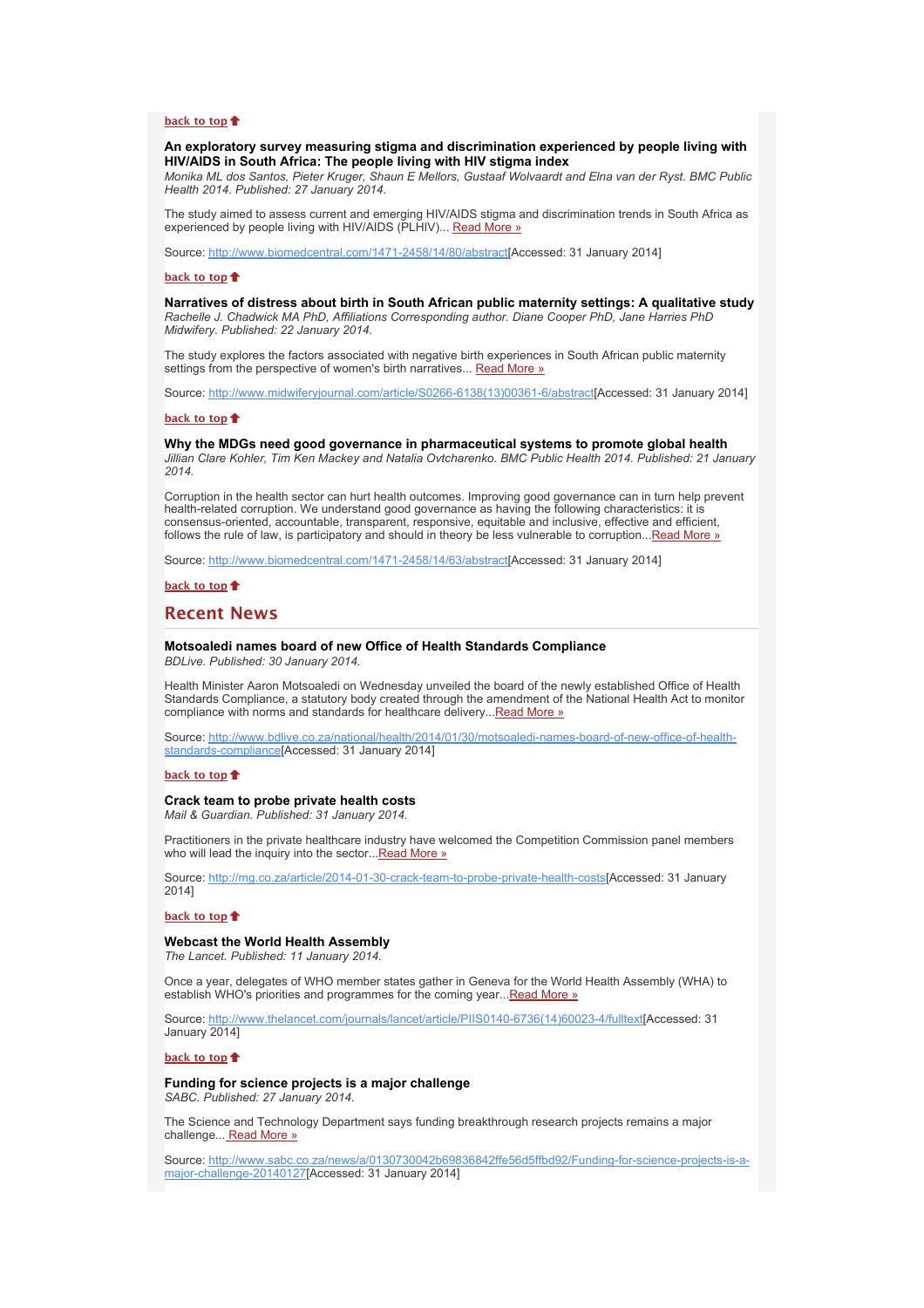#### **[back to top](x-msg://327/#top)**

### **Novartis, Roche deny backing plan to resist patent law changes**

*BDLive. Published: 30 January 2014.*

Swiss drug manufacturers Novartis and Roche have distanced themselves from the row surrounding the Innovative Pharmaceutical Association of South Africa (Ipasa), saying they had not endorsed a controversial campaign proposed by a US lobby group to counter the government's plans to change its patent laws for medicines... [Read More »](http://bulletin.hst.org.za//lt.php?id=K09QAVZVUAUDSlNTAkUEAFdT)

[Source: http://www.bdlive.co.za/national/health/2014/01/30/novartis-roche-deny-backing-plan-to-resist-patent](http://bulletin.hst.org.za//lt.php?id=K09QAVZVUAUDSlNTAkUEAFdT)law-changes[Accessed: 31 January 2014]

#### **[back to top](x-msg://327/#top)**

#### **Ipasa asks to meet Motsoaledi to discuss IP policy**

*BDLive. Published: 29 January 2014.*

THE Innovative Pharmaceutical Association of South Africa (Ipasa) has requested a high-level meeting with Health Minister Aaron Motsoaledi to clarify its position regarding the government's proposed intellectual property (IP) policy... [Read More »](http://bulletin.hst.org.za//lt.php?id=K09QAVZVUAUCSlNTAkUEAFdT)

[Source: http://www.bdlive.co.za/business/healthcare/2014/01/29/ipasa-asks-to-meet-motsoaledi-to-discuss-ip](http://bulletin.hst.org.za//lt.php?id=K09QAVZVUAUCSlNTAkUEAFdT)policy[Accessed: 31 January 2014]

#### **[back to top](x-msg://327/#top)**

#### **HIV/ Aids trial scoops USAID award**

*SAnews.gov.za. Published: 29 January 2014.*

The Centre for the AIDS Programme of Research in South Africa (CAPRISA) 004 Tenofovir gel trial was on Wednesday announced as the winner of the United States Agency for International Development (USAID) Science and Technology Pioneers Prize..[. Read More »](http://bulletin.hst.org.za//lt.php?id=K09QAVZVUAUASlNTAkUEAFdT)

Source: [http://allafrica.com/stories/201401291359.html\[](http://bulletin.hst.org.za//lt.php?id=K09QAVZVUAUASlNTAkUEAFdT)Accessed: 31 January 2014]

#### **[back to top](x-msg://327/#top)**

# **Training and Resources**

# **Human Rights e-Learning Courses**

*HREA When: 1 May 2014 - 31 July 2014 Venue: By correspondence*

HREA is pleased to issue a call for registrations for human rights e-learning courses offered in the second term (May-July) of 2014. These e-learning courses are usually six weeks in duration and involve approximately 30 hours of reading, interaction with participants and instructor(s) on discussion boards, webinars, quizzes and other assignments. [Click Here>>](http://bulletin.hst.org.za//lt.php?id=K09QAVZVUAACSlNTAkUEAFdT)

# **[back to top](x-msg://327/#top)**

#### **Medicines Quality Database (MQDB)**

*Promoting the Quality of Medicines (PQM) Program, supported by the United States Agency for International Development (USAID) and implemented by the United States Pharmacopeial Convention (USP).*

The availability of poor quality medicines has become an issue of public health concern. In 2011 the Promoting the Quality of Medicines (PQM) programme introduced the publicly accessible Medicines Quality Database (MQDB)[. Click Here>>](http://bulletin.hst.org.za//lt.php?id=K09QAVZVUAIHSlNTAkUEAFdT)

#### **[back to top](x-msg://327/#top)**

#### **Practicum on Monitoring and Evaluation of Health Communication programs**

*The African Network for Strategic Communication in Health and Development (AfriComNet) When: 2-4 June 2014*

*Venue: Accra, Ghana*

The African Network for Strategic Communication in Health and Development (AfriComNet), a network of health communication practitioners across 50 countries, proposes an interactive three-day practicum focused on health communication monitoring and evaluation. [Click Here>>](http://bulletin.hst.org.za//lt.php?id=K09QAVZVUAIGSlNTAkUEAFdT)

### **[back to top](x-msg://327/#top)**

# **Structural Approaches to HIV Prevention Position Paper Series & Resource Tool** *AIDSTAR*

This set of five position papers was co-commissioned by AIDSTAR-One and the STRIVE research consortium to address critical issues within the field of structural interventions for prevention of sexual transmission of HIV in general populations. The papers present both academic and field-based perspectives on key concepts and definitions, operational approaches, programmatic experience, and the current evidence base linking structural factors to HIV risk[. Click Here>>](http://bulletin.hst.org.za//lt.php?id=K09QAVZVUAIFSlNTAkUEAFdT)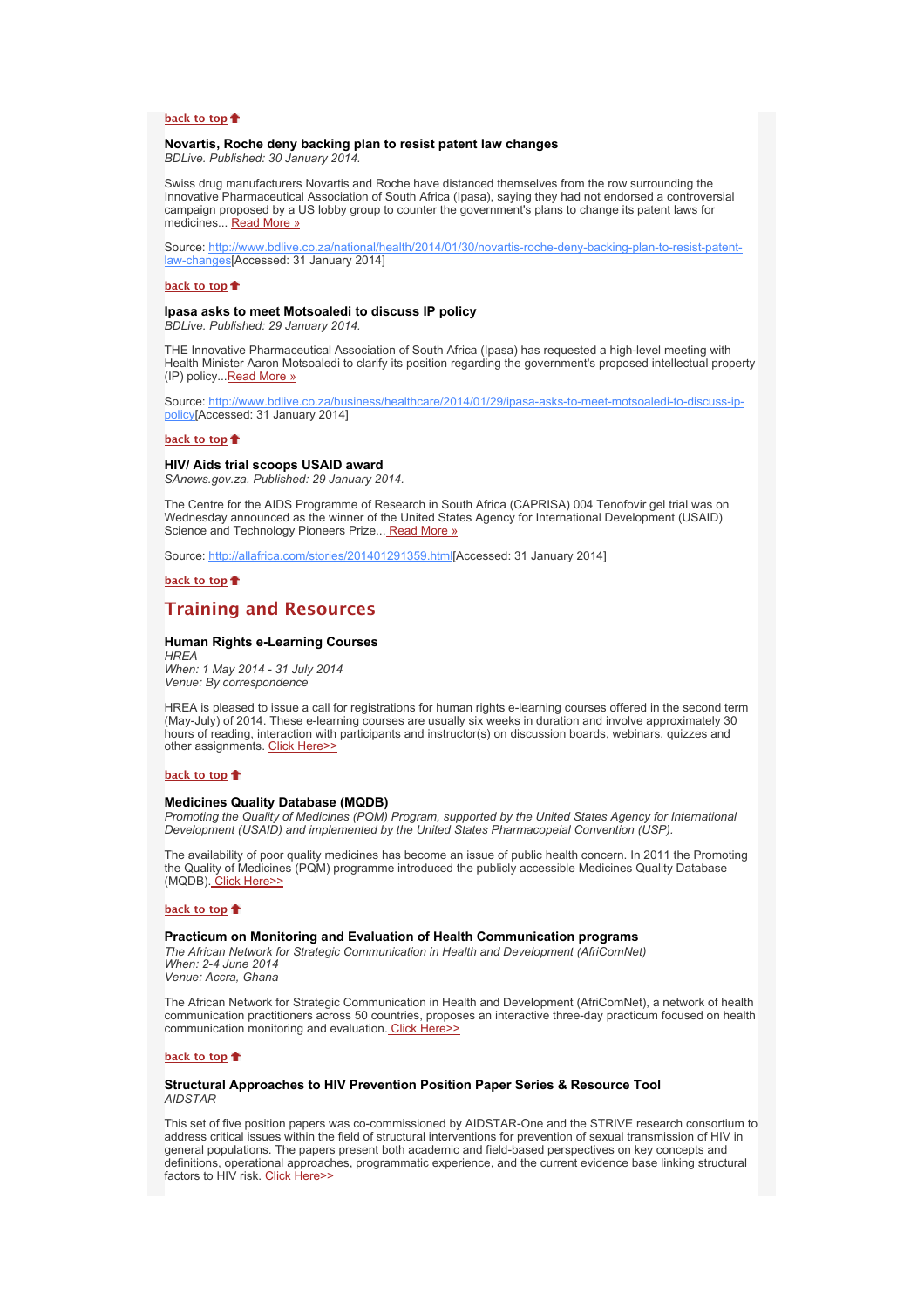# **Reports and Publications**

# **NSP Review: Engaging with South Africa's National Strategic Plan for HIV, STIs and TB** *TAC. Published: 2013.*

Published by the Treatment Action Campaign and Section27, the latest NSP Review looks at retention in care, health leadership and the role of citizen journalism in tracking progress against national targets[. Click Here»](http://bulletin.hst.org.za//lt.php?id=K09QAVZVUAIESlNTAkUEAFdT)

#### **[back to top](x-msg://327/#top)**

#### **Trends in national and provincial health and HIV/ AIDS budgeting and spending in South Africa** *Centre for Economic Governance and AIDS in Africa (CEGAA). Published: 2013.*

The endless fight against HIV and AIDS would not have been possible without financial investment and rigorous research in the HIV and AIDS field. The recent procurement and distribution of the triple combination therapy for AIDS in South Africa depicts the commitment by government to intensify the fight against the pandemic and to enhance good adherence among those taking AIDS treatment[. Click Here»](http://bulletin.hst.org.za//lt.php?id=K09QAVZVUAIDSlNTAkUEAFdT)

# **[back to top](x-msg://327/#top)**

# **Conferences**

# **4th Ethics, Human Rights and Medical Law Conference**

*When: 6-8 May 2014 Venue: Gallagher Convention Centre, Midrand, Johannesburg, South Africa URL: [http://www.africahealthexhibition.com/en/Site-Root/Conference-Centre/Conferences2014/ETConference/](http://bulletin.hst.org.za//lt.php?id=K09QAVZVUAICSlNTAkUEAFdT)*

The 4th Ethics, Human Rights and Medical Law Conference is a must attend event for healthcare professionals in South Africa and the surrounding region.

# **[back to top](x-msg://327/#top)**

#### **4th SA TB Conference**

*When: 10-13 June 2014 Venue: ICC Durban URL: [http://www.tbconference.co.za/index.html/](http://bulletin.hst.org.za//lt.php?id=K09QAVZVUAIBSlNTAkUEAFdT)*

With the rollout of new molecular diagnostics and new TB drugs, we now bear witness to the dawn of a new age in the fight against TB. We call on everyone working in all spheres of TB-HIV drug discovery, clinical management, patient advocacy, government policy and the basic sciences to attend this meeting.

#### **[back to top](x-msg://327/#top)**

#### **20th International AIDS Conference**

*When: 20-25 July 2014 Venue: Melbourne, Australia URL: [http://www.aids2014.org/](http://bulletin.hst.org.za//lt.php?id=K09QAVZVUAIASlNTAkUEAFdT)*

The AIDS 2014 programme will present new scientific knowledge and offer many opportunities for structured dialogue on the major issues facing the global response to HIV. A variety of session types - from abstract-driven presentations to symposia, bridging and plenary sessions - will meet the needs of various participants.

#### **[back to top](x-msg://327/#top)**

# **Third Global Symposium on Health Systems Research**

*When: 30 September to 3 October 2014 Venue: Cape Town, South Africa URL: [http://hsr2014.healthsystemsresearch.org/](http://bulletin.hst.org.za//lt.php?id=K09QAVZVUAIPSlNTAkUEAFdT)*

The theme of the symposium is the science and practice of people-centred health systems, chosen to enable participants to address current and critical concerns of relevance across countries in all parts of the world. Researchers, policy-makers, funders, implementers and other stakeholders, from all regions and all socioeconomic levels, will work together on the challenge of how to make health systems more responsive to the needs of individuals, families and communities.

#### **[back to top](x-msg://327/#top)**

# **Job Opportunities**

# **Health Systems Trust**

- **Junior Accounts Assistant** *Closing Date: 7 February 2014 Please view our website for more details [http://www.hst.org.za/jobs/junior-accounts-assistant](http://bulletin.hst.org.za//lt.php?id=K09QAVZVUAIOSlNTAkUEAFdT)*
- **Quality Assurance Mentors**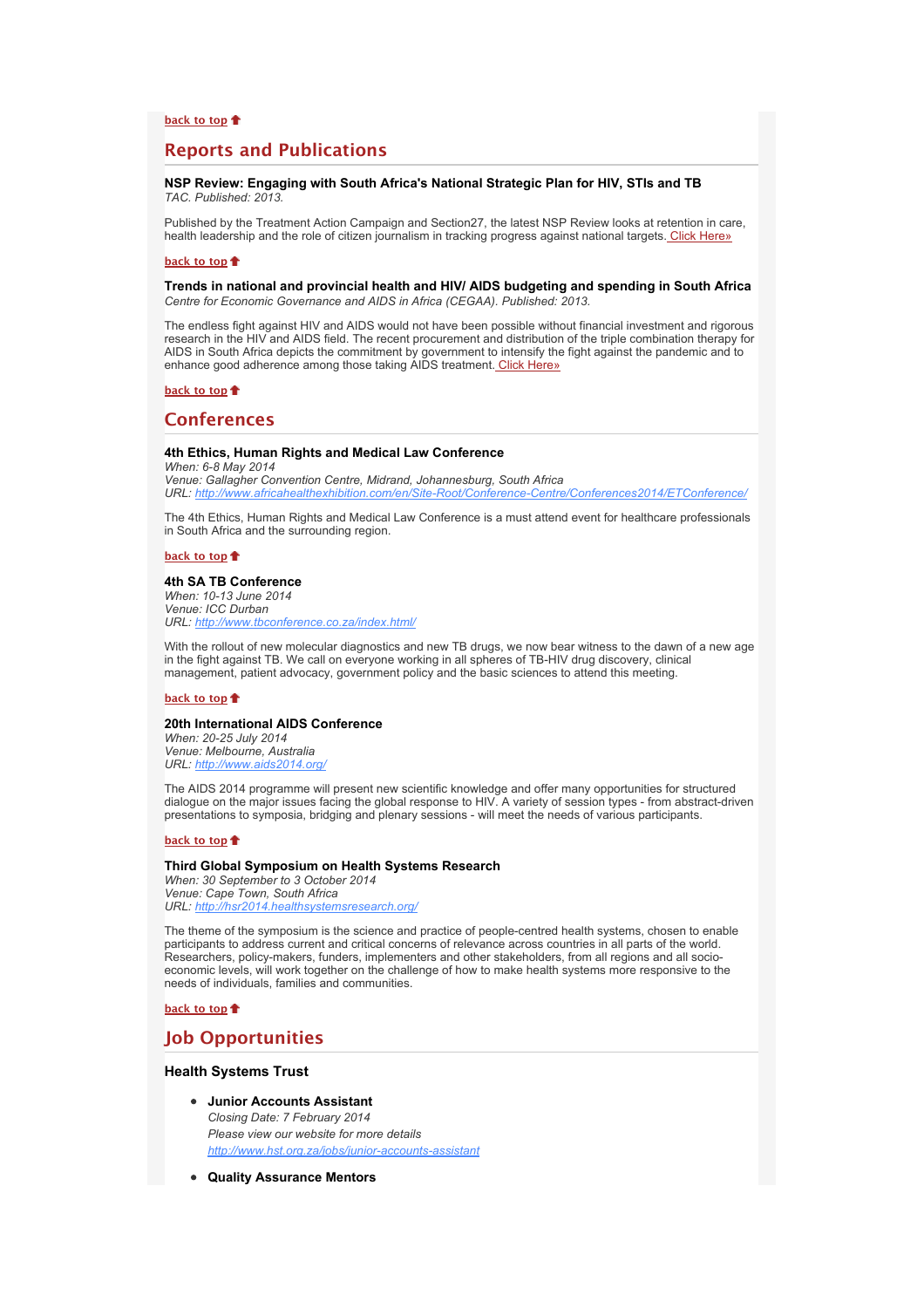*Closing Date: 9 February 2014 Please view our website for more details [http://www.hst.org.za/jobs/quality-assurance-mentors](http://bulletin.hst.org.za//lt.php?id=K09QAVZVUAMHSlNTAkUEAFdT)*

# **NIMART Mentors**

*Closing Date: 9 February 2014 Please view our website for more details [http://www.hst.org.za/jobs/nimart-mentors](http://bulletin.hst.org.za//lt.php?id=K09QAVZVUAMGSlNTAkUEAFdT)*

# **Facility Mentors**

*Closing Date: 9 February 2014 Please view our website for more details [http://www.hst.org.za/jobs/facility-mentors](http://bulletin.hst.org.za//lt.php?id=K09QAVZVUAMFSlNTAkUEAFdT)*

# **District Monitoring and Evaluation Mentors** *Closing Date: 9 February 2014 Please view our website for more details [http://www.hst.org.za/jobs/district-monitoring-and-evaluation-me-mentors](http://bulletin.hst.org.za//lt.php?id=K09QAVZVUAMESlNTAkUEAFdT)*

# **District Leadership Mentors** *Closing Date: 9 February 2014 Please view our website for more details [http://www.hst.org.za/jobs/district-leadership-mentors](http://bulletin.hst.org.za//lt.php?id=K09QAVZVUAMDSlNTAkUEAFdT)*

# **Clinical Mentors** *Closing Date: 9 February 2014 Please view our website for more details [http://www.hst.org.za/jobs/clinical-mentors](http://bulletin.hst.org.za//lt.php?id=K09QAVZVUAAHSlNTAkUEAFdT)*

# **Researcher/ Programme Evaluator** *Closing Date: 9 February 2014 Please view our website for more details [http://www.hst.org.za/jobs/researcher-programme-evaluator](http://bulletin.hst.org.za//lt.php?id=K09QAVZVUAAGSlNTAkUEAFdT)*

# **Senior Researcher**

*Closing Date: 9 February 2014 Please view our website for more details [http://www.hst.org.za/jobs/senior-researcher](http://bulletin.hst.org.za//lt.php?id=K09QAVZVUAAFSlNTAkUEAFdT)*

# **Provincial Epidemiologist**  *Closing Date: 9 February 2014 Please view our website for more details [http://www.hst.org.za/jobs/provincial-epidemiologist](http://bulletin.hst.org.za//lt.php?id=K09QAVZVUAAESlNTAkUEAFdT)*

**[back to top](x-msg://327/#top)**



Health Systems Trust on facebook. Keep up to date with our activities and the latest news, events and publications on public health in southern Africa.Follow us at https://www.facebook.com/HealthSystemsTrust

> [Forward this email](http://bulletin.hst.org.za//lt.php?id=K09QAVZVUAADSlNTAkUEAFdT) to a friend. Not interested anymore? [Unsubscribe.](http://bulletin.hst.org.za//lt.php?id=K09QAVZVUAMBSlNTAkUEAFdT) Health Systems Trust PO Box 808, Durban, 4000 Tel: 031 266 9090 Fax: 031 266 9199 Email: editor@hst.org.za

### Copyright and Disclaimer

The copyright in the compilation of this bulletin, its name and logo is owned by the Health Systems Trust. You may not reproduce this bulletin, or its name or the Health Systems Trust's logo or its trademarks including those of any other third party that appears in this bulletin, in any form, or for commercial purposes or for purposes of advertising, publicity, promotion, or in any other manner implying their endorsement, sponsorship of, or affiliation with any product or service, without the Health Systems Trust's prior express written permission. All information in this bulletin is provided in good faith but is relied upon entirely at your own risk. By making use of this bulletin and its information you agree to indemnify the Health Systems Trust, its Board of Trustees, Employees